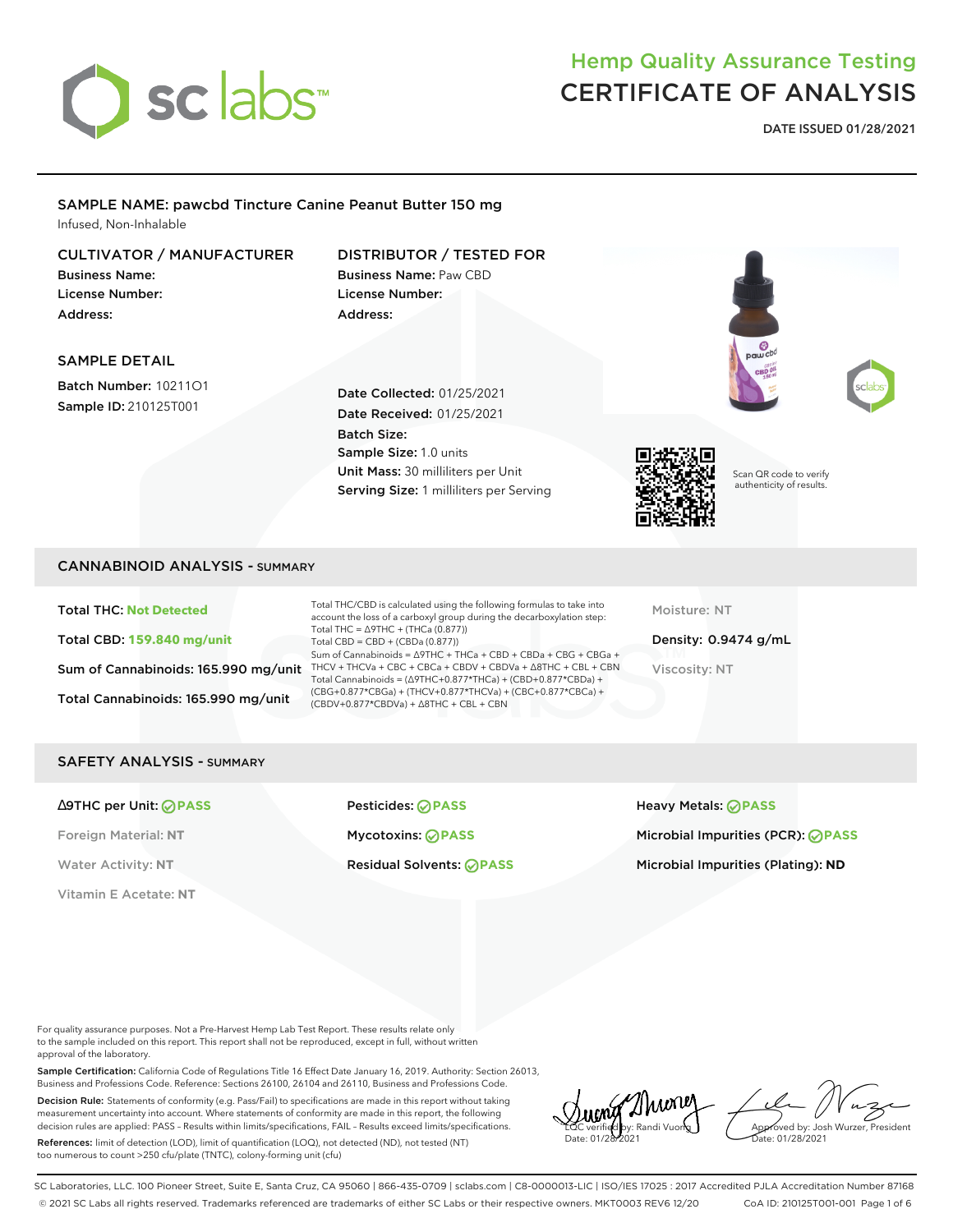## sc labs™

### Hemp Quality Assurance Testing CERTIFICATE OF ANALYSIS

**PAWCBD TINCTURE CANINE PEANUT BUTTER 150 MG | DATE ISSUED 01/28/2021**



Tested by high-performance liquid chromatography with diode-array detection (HPLC-DAD).

**Method:** QSP 1157 - Analysis of Cannabinoids by HPLC-DAD

TOTAL THC: **Not Detected**

Total THC (∆9THC+0.877\*THCa)

#### TOTAL CBD: **159.840 mg/unit**

Total CBD (CBD+0.877\*CBDa)

#### TOTAL CANNABINOIDS: 165.990 mg/unit

Total Cannabinoids (Total THC) + (Total CBD) + (Total CBG) + (Total THCV) + (Total CBC) + (Total CBDV) + ∆8THC + CBL + CBN

#### TOTAL CBG: 3.900 mg/unit

Total CBG (CBG+0.877\*CBGa)

#### TOTAL THCV: ND

Total THCV (THCV+0.877\*THCVa)

#### TOTAL CBC: ND

Total CBC (CBC+0.877\*CBCa)

#### TOTAL CBDV: 0.660 mg/unit

Total CBDV (CBDV+0.877\*CBDVa)

#### **CANNABINOID TEST RESULTS -** 01/27/2021

| <b>COMPOUND</b>            | LOD/LOQ<br>(mg/mL) | <b>MEASUREMENT</b><br><b>UNCERTAINTY (mg/mL)</b> | <b>RESULT</b><br>(mg/mL) | <b>RESULT</b><br>(%) |
|----------------------------|--------------------|--------------------------------------------------|--------------------------|----------------------|
| <b>CBD</b>                 | 0.004 / 0.011      | ±0.2552                                          | 5.328                    | 0.5624               |
| <b>CBG</b>                 | 0.002 / 0.006      | ±0.0081                                          | 0.130                    | 0.0137               |
| <b>CBN</b>                 | 0.001/0.007        | ±0.0020                                          | 0.053                    | 0.0056               |
| <b>CBDV</b>                | 0.002/0.012        | ±0.0012                                          | 0.022                    | 0.0023               |
| Δ9THC                      | 0.002/0.014        | N/A                                              | <b>ND</b>                | <b>ND</b>            |
| $\triangle$ 8THC           | 0.01 / 0.02        | N/A                                              | <b>ND</b>                | <b>ND</b>            |
| <b>THCa</b>                | 0.001 / 0.005      | N/A                                              | <b>ND</b>                | <b>ND</b>            |
| <b>THCV</b>                | 0.002 / 0.012      | N/A                                              | <b>ND</b>                | <b>ND</b>            |
| <b>THCVa</b>               | 0.002 / 0.019      | N/A                                              | <b>ND</b>                | <b>ND</b>            |
| <b>CBDa</b>                | 0.001/0.026        | N/A                                              | <b>ND</b>                | <b>ND</b>            |
| <b>CBDVa</b>               | 0.001/0.018        | N/A                                              | <b>ND</b>                | <b>ND</b>            |
| <b>CBGa</b>                | 0.002 / 0.007      | N/A                                              | <b>ND</b>                | <b>ND</b>            |
| <b>CBL</b>                 | 0.003/0.010        | N/A                                              | <b>ND</b>                | <b>ND</b>            |
| <b>CBC</b>                 | 0.003/0.010        | N/A                                              | <b>ND</b>                | <b>ND</b>            |
| <b>CBCa</b>                | 0.001 / 0.015      | N/A                                              | <b>ND</b>                | <b>ND</b>            |
| <b>SUM OF CANNABINOIDS</b> |                    |                                                  | 5.533 mg/mL              | 0.584%               |

#### Unit Mass: 30 milliliters per Unit / Serving Size: 1 milliliters per Serving

| ∆9THC per Unit                        | 1120 per-package limit | <b>ND</b>        | <b>PASS</b> |
|---------------------------------------|------------------------|------------------|-------------|
| ∆9THC per Serving                     |                        | <b>ND</b>        |             |
| <b>Total THC per Unit</b>             |                        | <b>ND</b>        |             |
| <b>Total THC per Serving</b>          |                        | <b>ND</b>        |             |
| <b>CBD</b> per Unit                   |                        | 159.840 mg/unit  |             |
| <b>CBD</b> per Serving                |                        | 5.328 mg/serving |             |
| <b>Total CBD per Unit</b>             |                        | 159.840 mg/unit  |             |
| <b>Total CBD per Serving</b>          |                        | 5.328 mg/serving |             |
| Sum of Cannabinoids per Unit          |                        | 165.990 mg/unit  |             |
| Sum of Cannabinoids per Serving       |                        | 5.533 mg/serving |             |
| <b>Total Cannabinoids per Unit</b>    |                        | 165.990 mg/unit  |             |
| <b>Total Cannabinoids per Serving</b> |                        | 5.533 mg/serving |             |

#### **MOISTURE TEST RESULT**

**DENSITY TEST RESULT**

#### **VISCOSITY TEST RESULT**

**Not Tested**

**0.9474 g/mL**

Tested 01/27/2021

**Method:** QSP 7870 - Sample Preparation

**Not Tested**



SC Laboratories, LLC. 100 Pioneer Street, Suite E, Santa Cruz, CA 95060 | 866-435-0709 | sclabs.com | C8-0000013-LIC | ISO/IES 17025 : 2017 Accredited PJLA Accreditation Number 87168 © 2021 SC Labs all rights reserved. Trademarks referenced are trademarks of either SC Labs or their respective owners. MKT0003 REV6 12/20 CoA ID: 210125T001-001 Page 2 of 6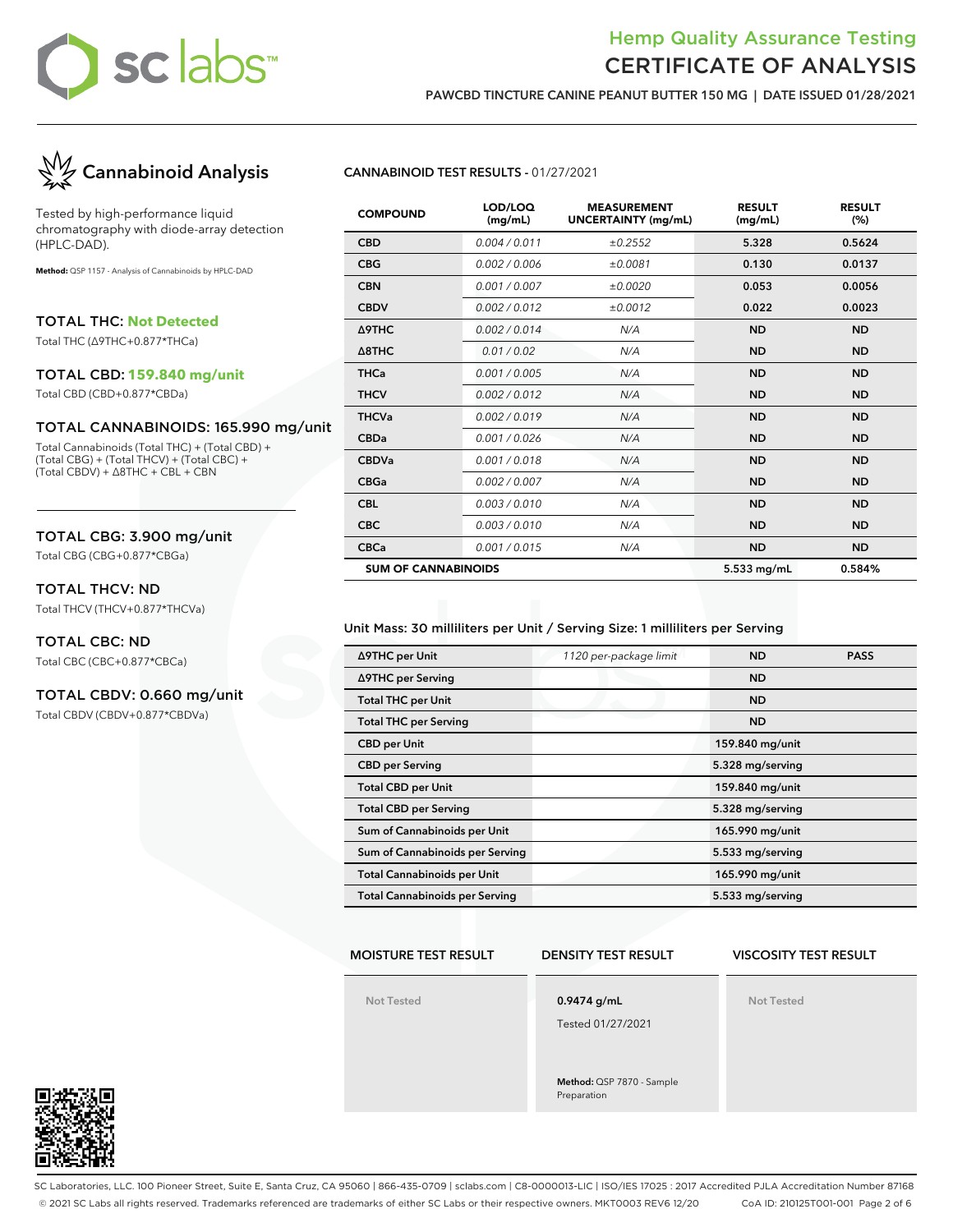## sc labs™

### Hemp Quality Assurance Testing CERTIFICATE OF ANALYSIS

**PAWCBD TINCTURE CANINE PEANUT BUTTER 150 MG | DATE ISSUED 01/28/2021**

## **Pesticide Analysis**

#### **CATEGORY 1 AND 2 PESTICIDES**

Pesticide and plant growth regulator analysis utilizing high-performance liquid chromatography-mass spectrometry (HPLC-MS) or gas chromatography-mass spectrometry (GC-MS). \*GC-MS utilized where indicated.

**Method:** QSP 1212 - Analysis of Pesticides and Mycotoxins by LC-MS or QSP 1213 - Analysis of Pesticides by GC-MS

#### **CATEGORY 1 PESTICIDE TEST RESULTS -** 01/27/2021 **PASS**

| <b>COMPOUND</b>          | LOD/LOQ<br>$(\mu g/g)$ | <b>ACTION LIMIT</b><br>$(\mu g/g)$ | <b>MEASUREMENT</b><br>UNCERTAINTY (µg/g) | <b>RESULT</b><br>$(\mu g/g)$ | <b>RESULT</b> |
|--------------------------|------------------------|------------------------------------|------------------------------------------|------------------------------|---------------|
| Aldicarb                 | 0.03 / 0.08            | $>$ LOD                            | N/A                                      | <b>ND</b>                    | <b>PASS</b>   |
| Carbofuran               | 0.02 / 0.05            | $\ge$ LOD                          | N/A                                      | <b>ND</b>                    | <b>PASS</b>   |
| Chlordane*               | 0.03 / 0.08            | $>$ LOD                            | N/A                                      | <b>ND</b>                    | <b>PASS</b>   |
| Chlorfenapyr*            | 0.03/0.10              | $>$ LOD                            | N/A                                      | <b>ND</b>                    | <b>PASS</b>   |
| Chlorpyrifos             | 0.02 / 0.06            | $\geq$ LOD                         | N/A                                      | <b>ND</b>                    | <b>PASS</b>   |
| Coumaphos                | 0.02 / 0.07            | $\ge$ LOD                          | N/A                                      | <b>ND</b>                    | <b>PASS</b>   |
| Daminozide               | 0.02 / 0.07            | $\ge$ LOD                          | N/A                                      | <b>ND</b>                    | <b>PASS</b>   |
| <b>DDVP</b> (Dichlorvos) | 0.03/0.09              | $\ge$ LOD                          | N/A                                      | <b>ND</b>                    | <b>PASS</b>   |
| Dimethoate               | 0.03 / 0.08            | $\ge$ LOD                          | N/A                                      | <b>ND</b>                    | <b>PASS</b>   |
| Ethoprop(hos)            | 0.03/0.10              | $\ge$ LOD                          | N/A                                      | <b>ND</b>                    | <b>PASS</b>   |
| Etofenprox               | 0.02 / 0.06            | $\ge$ LOD                          | N/A                                      | <b>ND</b>                    | <b>PASS</b>   |
| Fenoxycarb               | 0.03 / 0.08            | $\ge$ LOD                          | N/A                                      | <b>ND</b>                    | <b>PASS</b>   |
| Fipronil                 | 0.03 / 0.08            | $\ge$ LOD                          | N/A                                      | <b>ND</b>                    | <b>PASS</b>   |
| Imazalil                 | 0.02 / 0.06            | $\ge$ LOD                          | N/A                                      | <b>ND</b>                    | <b>PASS</b>   |
| <b>Methiocarb</b>        | 0.02 / 0.07            | $\ge$ LOD                          | N/A                                      | <b>ND</b>                    | <b>PASS</b>   |
| Methyl parathion         | 0.03 / 0.10            | $\ge$ LOD                          | N/A                                      | <b>ND</b>                    | <b>PASS</b>   |
| <b>Mevinphos</b>         | 0.03/0.09              | $\ge$ LOD                          | N/A                                      | <b>ND</b>                    | <b>PASS</b>   |
| Paclobutrazol            | 0.02 / 0.05            | $\ge$ LOD                          | N/A                                      | <b>ND</b>                    | <b>PASS</b>   |
| Propoxur                 | 0.03 / 0.09            | $\geq$ LOD                         | N/A                                      | <b>ND</b>                    | <b>PASS</b>   |
| Spiroxamine              | 0.03 / 0.08            | $\ge$ LOD                          | N/A                                      | <b>ND</b>                    | <b>PASS</b>   |
| Thiacloprid              | 0.03/0.10              | $\ge$ LOD                          | N/A                                      | <b>ND</b>                    | <b>PASS</b>   |
|                          |                        |                                    |                                          |                              |               |

#### **CATEGORY 2 PESTICIDE TEST RESULTS -** 01/27/2021 **PASS**

| Abamectin           | 0.03/0.10   | 0.3            | N/A | <b>ND</b> | <b>PASS</b> |
|---------------------|-------------|----------------|-----|-----------|-------------|
| Acephate            | 0.02 / 0.07 | 5              | N/A | <b>ND</b> | <b>PASS</b> |
| Acequinocyl         | 0.02 / 0.07 | $\overline{4}$ | N/A | <b>ND</b> | <b>PASS</b> |
| Acetamiprid         | 0.02/0.05   | 5              | N/A | <b>ND</b> | <b>PASS</b> |
| Azoxystrobin        | 0.02 / 0.07 | 40             | N/A | <b>ND</b> | <b>PASS</b> |
| <b>Bifenazate</b>   | 0.01 / 0.04 | 5              | N/A | <b>ND</b> | <b>PASS</b> |
| <b>Bifenthrin</b>   | 0.02/0.05   | 0.5            | N/A | <b>ND</b> | <b>PASS</b> |
| <b>Boscalid</b>     | 0.03/0.09   | 10             | N/A | <b>ND</b> | <b>PASS</b> |
| Captan              | 0.19/0.57   | 5              | N/A | <b>ND</b> | <b>PASS</b> |
| Carbaryl            | 0.02 / 0.06 | 0.5            | N/A | <b>ND</b> | <b>PASS</b> |
| Chlorantraniliprole | 0.04/0.12   | 40             | N/A | <b>ND</b> | <b>PASS</b> |

Continued on next page



SC Laboratories, LLC. 100 Pioneer Street, Suite E, Santa Cruz, CA 95060 | 866-435-0709 | sclabs.com | C8-0000013-LIC | ISO/IES 17025 : 2017 Accredited PJLA Accreditation Number 87168 © 2021 SC Labs all rights reserved. Trademarks referenced are trademarks of either SC Labs or their respective owners. MKT0003 REV6 12/20 CoA ID: 210125T001-001 Page 3 of 6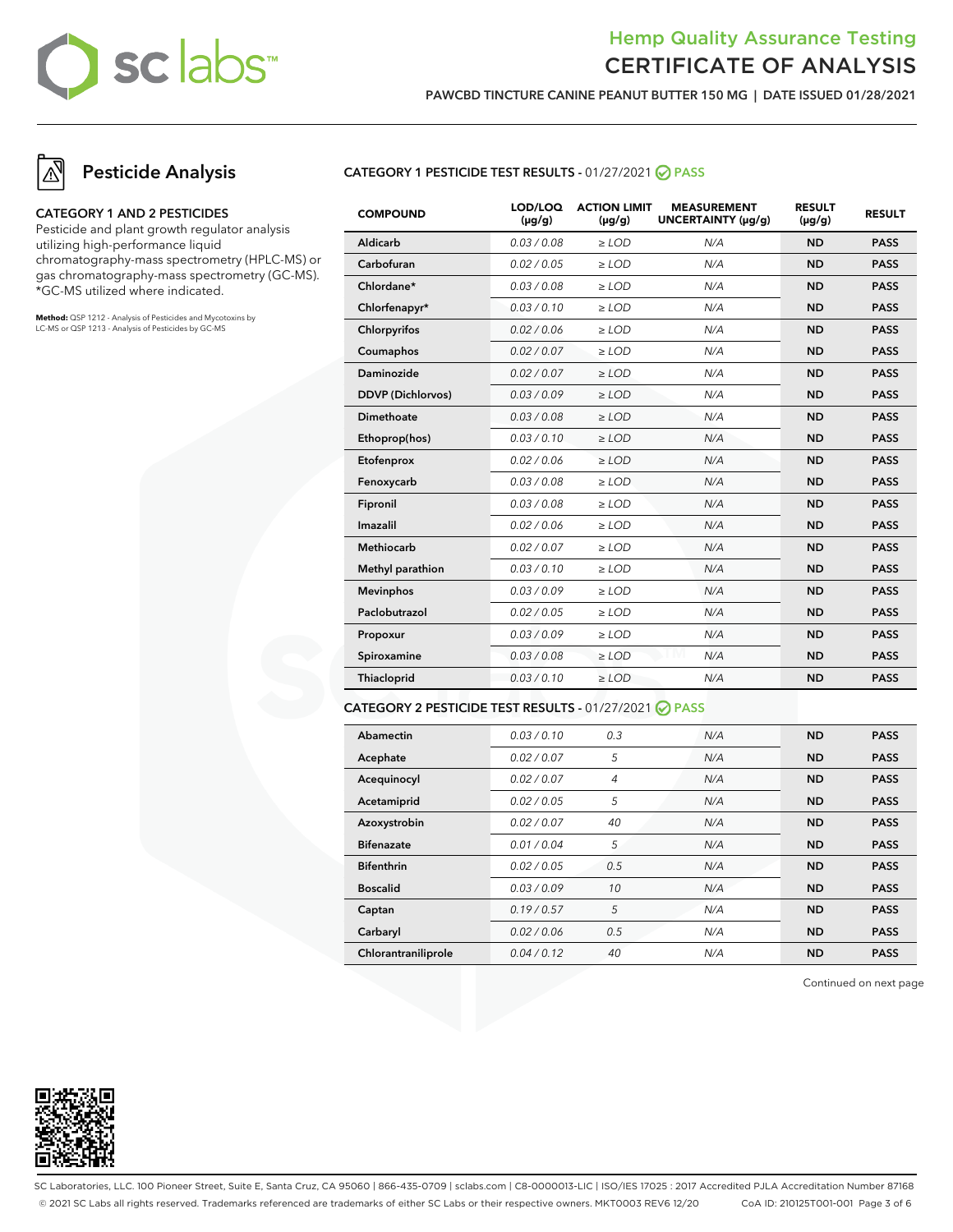## sc labs™

### Hemp Quality Assurance Testing CERTIFICATE OF ANALYSIS

**PAWCBD TINCTURE CANINE PEANUT BUTTER 150 MG | DATE ISSUED 01/28/2021**





#### **CATEGORY 1 AND 2 PESTICIDES**

Pesticide and plant growth regulator analysis utilizing high-performance liquid chromatography-mass spectrometry (HPLC-MS) or gas chromatography-mass spectrometry (GC-MS). \*GC-MS utilized where indicated.

**Method:** QSP 1212 - Analysis of Pesticides and Mycotoxins by LC-MS or QSP 1213 - Analysis of Pesticides by GC-MS

#### **CATEGORY 2 PESTICIDE TEST RESULTS -** 01/27/2021 continued **PASS**

| <b>COMPOUND</b>          | LOD/LOQ<br>$(\mu g/g)$ | <b>ACTION LIMIT</b><br>$(\mu g/g)$ | <b>MEASUREMENT</b><br>UNCERTAINTY (µg/g) | <b>RESULT</b><br>$(\mu g/g)$ | <b>RESULT</b> |
|--------------------------|------------------------|------------------------------------|------------------------------------------|------------------------------|---------------|
| Clofentezine             | 0.03 / 0.09            | 0.5                                | N/A                                      | <b>ND</b>                    | <b>PASS</b>   |
| Cyfluthrin               | 0.12 / 0.38            | $\mathcal{I}$                      | N/A                                      | <b>ND</b>                    | <b>PASS</b>   |
| Cypermethrin             | 0.11 / 0.32            | $\mathcal{I}$                      | N/A                                      | <b>ND</b>                    | <b>PASS</b>   |
| Diazinon                 | 0.02 / 0.05            | 0.2                                | N/A                                      | <b>ND</b>                    | <b>PASS</b>   |
| Dimethomorph             | 0.03 / 0.09            | 20                                 | N/A                                      | <b>ND</b>                    | <b>PASS</b>   |
| Etoxazole                | 0.02 / 0.06            | 1.5                                | N/A                                      | <b>ND</b>                    | <b>PASS</b>   |
| Fenhexamid               | 0.03 / 0.09            | 10                                 | N/A                                      | <b>ND</b>                    | <b>PASS</b>   |
| Fenpyroximate            | 0.02 / 0.06            | $\overline{2}$                     | N/A                                      | <b>ND</b>                    | <b>PASS</b>   |
| Flonicamid               | 0.03 / 0.10            | $\overline{c}$                     | N/A                                      | <b>ND</b>                    | <b>PASS</b>   |
| Fludioxonil              | 0.03 / 0.10            | 30                                 | N/A                                      | <b>ND</b>                    | <b>PASS</b>   |
| Hexythiazox              | 0.02 / 0.07            | $\overline{c}$                     | N/A                                      | <b>ND</b>                    | <b>PASS</b>   |
| Imidacloprid             | 0.04 / 0.11            | 3                                  | N/A                                      | <b>ND</b>                    | <b>PASS</b>   |
| Kresoxim-methyl          | 0.02 / 0.07            | $\mathcal{I}$                      | N/A                                      | <b>ND</b>                    | <b>PASS</b>   |
| <b>Malathion</b>         | 0.03 / 0.09            | 5                                  | N/A                                      | <b>ND</b>                    | <b>PASS</b>   |
| Metalaxyl                | 0.02 / 0.07            | 15                                 | N/A                                      | <b>ND</b>                    | <b>PASS</b>   |
| Methomyl                 | 0.03 / 0.10            | 0.1                                | N/A                                      | <b>ND</b>                    | <b>PASS</b>   |
| Myclobutanil             | 0.03 / 0.09            | 9                                  | N/A                                      | <b>ND</b>                    | <b>PASS</b>   |
| <b>Naled</b>             | 0.02 / 0.07            | 0.5                                | N/A                                      | <b>ND</b>                    | <b>PASS</b>   |
| Oxamyl                   | 0.04 / 0.11            | 0.2                                | N/A                                      | <b>ND</b>                    | <b>PASS</b>   |
| Pentachloronitrobenzene* | 0.03 / 0.09            | 0.2                                | N/A                                      | <b>ND</b>                    | <b>PASS</b>   |
| Permethrin               | 0.04 / 0.12            | 20                                 | N/A                                      | <b>ND</b>                    | <b>PASS</b>   |
| Phosmet                  | 0.03 / 0.10            | 0.2                                | N/A                                      | <b>ND</b>                    | <b>PASS</b>   |
| Piperonylbutoxide        | 0.02 / 0.07            | 8                                  | N/A                                      | <b>ND</b>                    | <b>PASS</b>   |
| Prallethrin              | 0.03 / 0.08            | 0.4                                | N/A                                      | <b>ND</b>                    | <b>PASS</b>   |
| Propiconazole            | 0.02 / 0.07            | 20                                 | N/A                                      | <b>ND</b>                    | <b>PASS</b>   |
| Pyrethrins               | 0.04 / 0.12            | $\mathcal{I}$                      | N/A                                      | <b>ND</b>                    | <b>PASS</b>   |
| Pyridaben                | 0.02 / 0.07            | 3                                  | N/A                                      | <b>ND</b>                    | <b>PASS</b>   |
| Spinetoram               | 0.02 / 0.07            | 3                                  | N/A                                      | <b>ND</b>                    | <b>PASS</b>   |
| Spinosad                 | 0.02 / 0.07            | 3                                  | N/A                                      | <b>ND</b>                    | <b>PASS</b>   |
| Spiromesifen             | 0.02 / 0.05            | 12                                 | N/A                                      | <b>ND</b>                    | <b>PASS</b>   |
| Spirotetramat            | 0.02 / 0.06            | 13                                 | N/A                                      | <b>ND</b>                    | <b>PASS</b>   |
| Tebuconazole             | 0.02 / 0.07            | $\overline{c}$                     | N/A                                      | <b>ND</b>                    | <b>PASS</b>   |
| Thiamethoxam             | 0.03 / 0.10            | 4.5                                | N/A                                      | <b>ND</b>                    | <b>PASS</b>   |
| Trifloxystrobin          | 0.03 / 0.08            | 30                                 | N/A                                      | <b>ND</b>                    | <b>PASS</b>   |



SC Laboratories, LLC. 100 Pioneer Street, Suite E, Santa Cruz, CA 95060 | 866-435-0709 | sclabs.com | C8-0000013-LIC | ISO/IES 17025 : 2017 Accredited PJLA Accreditation Number 87168 © 2021 SC Labs all rights reserved. Trademarks referenced are trademarks of either SC Labs or their respective owners. MKT0003 REV6 12/20 CoA ID: 210125T001-001 Page 4 of 6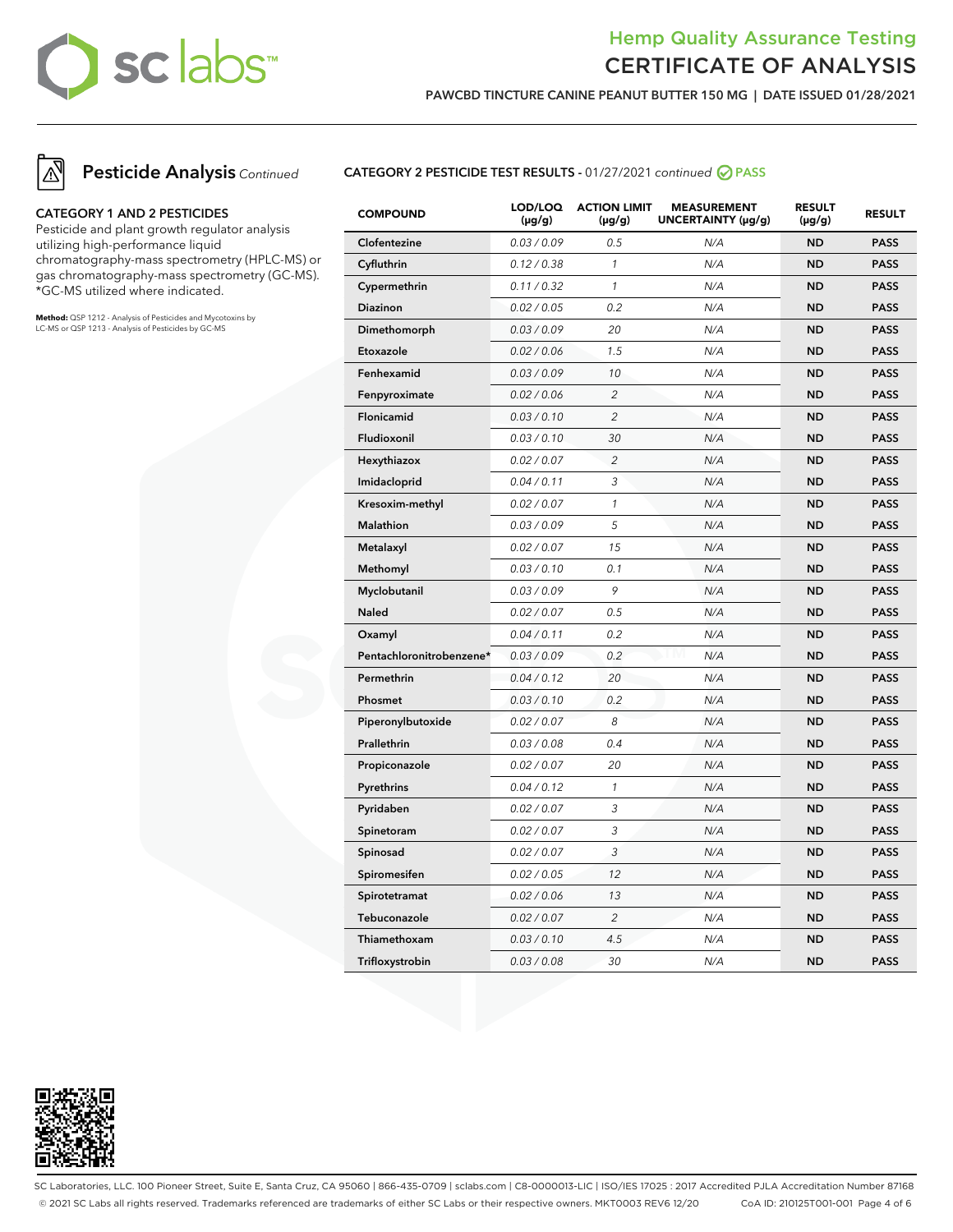# sclabs™

### Hemp Quality Assurance Testing CERTIFICATE OF ANALYSIS

**PAWCBD TINCTURE CANINE PEANUT BUTTER 150 MG | DATE ISSUED 01/28/2021**



Mycotoxin analysis utilizing high-performance liquid chromatography-mass spectrometry (HPLC-MS).

**Method:** QSP 1212 - Analysis of Pesticides and Mycotoxins by LC-MS

## **Residual Solvents Analysis**

**CATEGORY 1 AND 2 RESIDUAL SOLVENTS** Residual Solvent analysis utilizing gas chromatography-mass spectrometry (GC-MS).

**Method:** QSP 1204 - Analysis of Residual Solvents by GC-MS

#### **MYCOTOXIN TEST RESULTS - 01/27/2021 ⊘ PASS**

| <b>COMPOUND</b>        | LOD/LOQ<br>(µg/kg) | <b>ACTION LIMIT</b><br>$(\mu g/kg)$ | <b>MEASUREMENT</b><br>UNCERTAINTY (µg/kg) | <b>RESULT</b><br>$(\mu g/kg)$ | <b>RESULT</b> |
|------------------------|--------------------|-------------------------------------|-------------------------------------------|-------------------------------|---------------|
| <b>Aflatoxin B1</b>    | 2.0/6.0            |                                     | N/A                                       | <b>ND</b>                     |               |
| Aflatoxin B2           | 1.8/5.6            |                                     | N/A                                       | <b>ND</b>                     |               |
| Aflatoxin G1           | 1.0/3.1            |                                     | N/A                                       | <b>ND</b>                     |               |
| <b>Aflatoxin G2</b>    | 1.2/3.5            |                                     | N/A                                       | <b>ND</b>                     |               |
| <b>Total Aflatoxin</b> |                    | 20                                  |                                           | <b>ND</b>                     | <b>PASS</b>   |
| Ochratoxin A           | 6.3/19.2           | 20                                  | N/A                                       | <b>ND</b>                     | <b>PASS</b>   |

#### **CATEGORY 1 RESIDUAL SOLVENTS TEST RESULTS -** 01/27/2021 **PASS**

| <b>COMPOUND</b>       | LOD/LOQ<br>$(\mu g/g)$ | <b>ACTION LIMIT</b><br>$(\mu g/g)$ | <b>MEASUREMENT</b><br>UNCERTAINTY (µq/q) | <b>RESULT</b><br>$(\mu g/g)$ | <b>RESULT</b> |
|-----------------------|------------------------|------------------------------------|------------------------------------------|------------------------------|---------------|
| 1.2-Dichloroethane    | 0.05/0.1               |                                    | N/A                                      | <b>ND</b>                    | <b>PASS</b>   |
| <b>Benzene</b>        | 0.03/0.09              |                                    | N/A                                      | ND                           | <b>PASS</b>   |
| Chloroform            | 0.1/0.2                |                                    | N/A                                      | <b>ND</b>                    | <b>PASS</b>   |
| <b>Ethylene Oxide</b> | 0.3/0.8                |                                    | N/A                                      | <b>ND</b>                    | <b>PASS</b>   |
| Methylene chloride    | 0.3/0.9                |                                    | N/A                                      | ND                           | <b>PASS</b>   |
| Trichloroethylene     | 0.1/0.3                |                                    | N/A                                      | ND                           | <b>PASS</b>   |

#### **CATEGORY 2 RESIDUAL SOLVENTS TEST RESULTS -** 01/27/2021 **PASS**

| Acetone                  | 20/50  | 5000 | N/A   | <b>ND</b> | <b>PASS</b> |
|--------------------------|--------|------|-------|-----------|-------------|
| <b>Acetonitrile</b>      | 2/7    | 410  | N/A   | <b>ND</b> | <b>PASS</b> |
| <b>Butane</b>            | 10/50  | 5000 | N/A   | <b>ND</b> | <b>PASS</b> |
| Ethanol                  | 20/50  | 5000 | ±19.1 | 503       | <b>PASS</b> |
| Ethyl acetate            | 20/60  | 5000 | N/A   | <b>ND</b> | <b>PASS</b> |
| <b>Ethyl ether</b>       | 20/50  | 5000 | N/A   | <b>ND</b> | <b>PASS</b> |
| Heptane                  | 20/60  | 5000 | N/A   | <b>ND</b> | <b>PASS</b> |
| Hexane                   | 2/5    | 290  | N/A   | <b>ND</b> | <b>PASS</b> |
| <b>Isopropyl Alcohol</b> | 10/40  | 5000 | N/A   | <b>ND</b> | <b>PASS</b> |
| Methanol                 | 50/200 | 3000 | N/A   | <b>ND</b> | <b>PASS</b> |
| Pentane                  | 20/50  | 5000 | N/A   | <b>ND</b> | <b>PASS</b> |
| Propane                  | 10/20  | 5000 | N/A   | <b>ND</b> | <b>PASS</b> |
| <b>Toluene</b>           | 7/21   | 890  | N/A   | <b>ND</b> | <b>PASS</b> |
| <b>Total Xylenes</b>     | 50/160 | 2170 | N/A   | <b>ND</b> | <b>PASS</b> |



SC Laboratories, LLC. 100 Pioneer Street, Suite E, Santa Cruz, CA 95060 | 866-435-0709 | sclabs.com | C8-0000013-LIC | ISO/IES 17025 : 2017 Accredited PJLA Accreditation Number 87168 © 2021 SC Labs all rights reserved. Trademarks referenced are trademarks of either SC Labs or their respective owners. MKT0003 REV6 12/20 CoA ID: 210125T001-001 Page 5 of 6